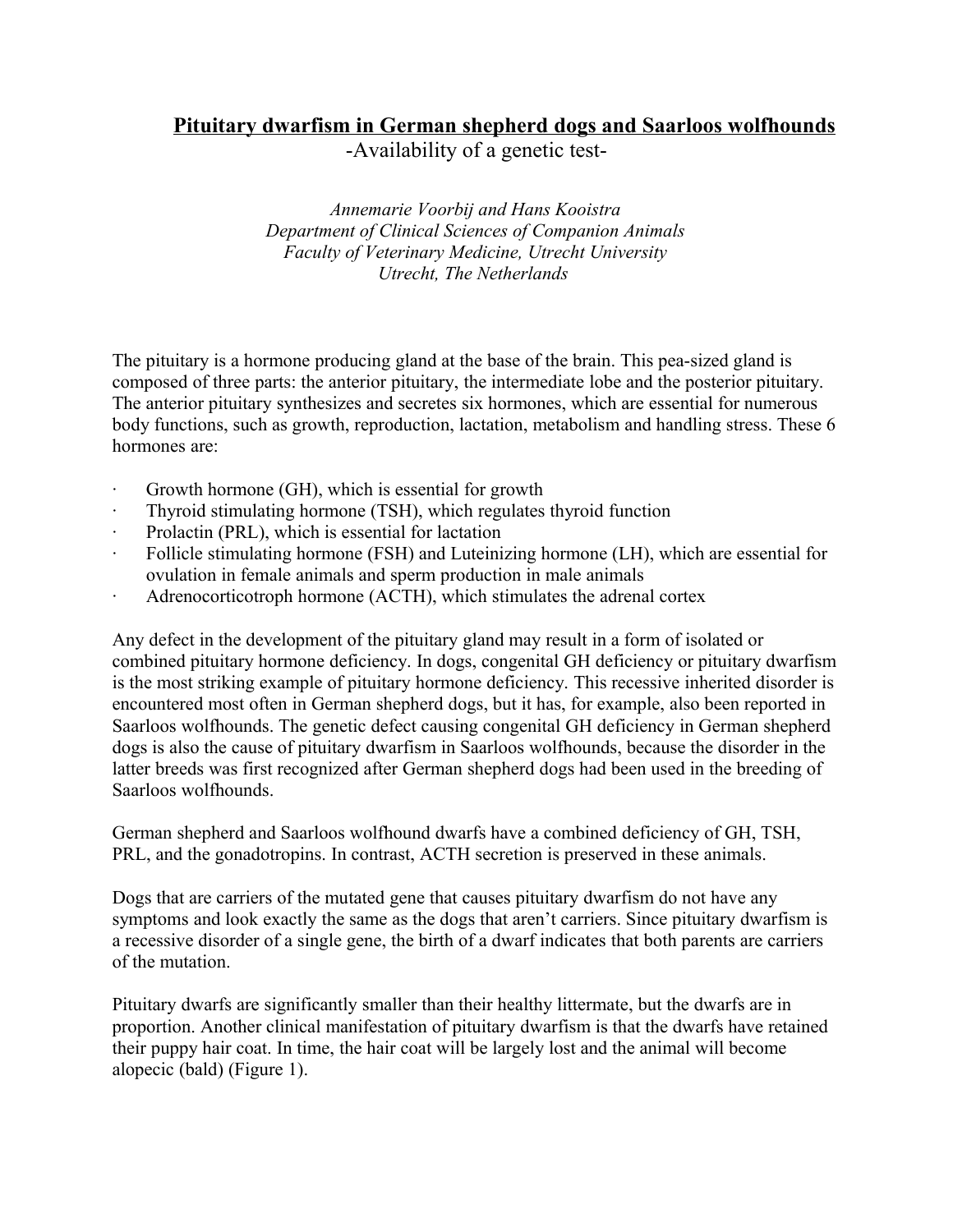The growth retardation and the abnormal hair coat are mostly noticed by 2 to 3 months of age. The hairs are easily epilated, and when the animal loses its hair coat, the skin can become squameous and hyperpigmented, making the skin darker in color. Furthermore, due to a lowered local immunity of the skin, dwarfs are prone to bacterial skin infections.

However, the clinical signs are not limited to exterior appearances. The dwarfs suffer from a whole range of clinical manifestations far worse than skin and hair coat problems. For instance, GH deficiency also leads to underdevelopment of the kidneys, causing chronic renal failure. The deficiency of TSH will result in an underactive thyroid gland, causing the animals to be slow and dull. Furthermore, the insufficiency of the gonadotropins will result in failure of one or both testis to move, or "descend" into the scrotum (cryptorchidism) in male dwarfs. Female dwarfs do go into heat, but they do not ovulate. It can be concluded that pituitary dwarfism is a serious disorder.

Although the physical features of pituitary dwarfism may seem obvious, the final diagnosis should be based on 'pituitary stimulation tests'. These tests can detect a deficiency of GH, TSH, prolactin, LH and FSH.

The most logical therapeutic option would be to treat the dwarfs with canine GH and thyroid hormone. Treating the animal with thyroid hormone is simple, but it is not possible to treat the dwarfs with canine GH, since it is not available for therapeutic use. However, research has demonstrated that porcine GH is identical to canine GH, making it a good alternative for treatment.

Without proper treatment, the long term prognosis is poor. Many dwarfs will not live more than 4 to 5 years. However, some dogs do live longer, probably because in some cases the pituitary still produces a small amount of hormones. Although the prognosis improves significantly when dwarfs are properly treated, their prognosis still remains guarded.

It should be clear that the birth of dogs with this serious illness should be prevented. In order to do so, two carriers of this mutation should not be bred. The problem is that, as mentioned earlier, one cannot distinguish a carrier from a non carrier judged on its appearance. This would require a genetic test. After 15 years of intensive research at the Department of Clinical Sciences of Companion Animals of Utrecht University, this test is now available! If this test would be used for all breeding animals, pituitary dwarfism could be completely eradicated in German shepherd dogs and the Saarloos wolfhounds.

A genetic test may not seem to be of big importance, since the disorder seems to occur only occasionally. However, one should keep in mind that many dwarfs die in the uterus or shortly after birth. One should also be aware of the fact that if just 1 percent of the dog populations are dwarfs, then 18 percent of the population will be carriers of the mutation. This means that the number of carriers will be much higher than might be expected. When 2 of these carriers are mated, on average 25 percent of their offspring will be dwarfs and half of the siblings will be carriers of the mutation.